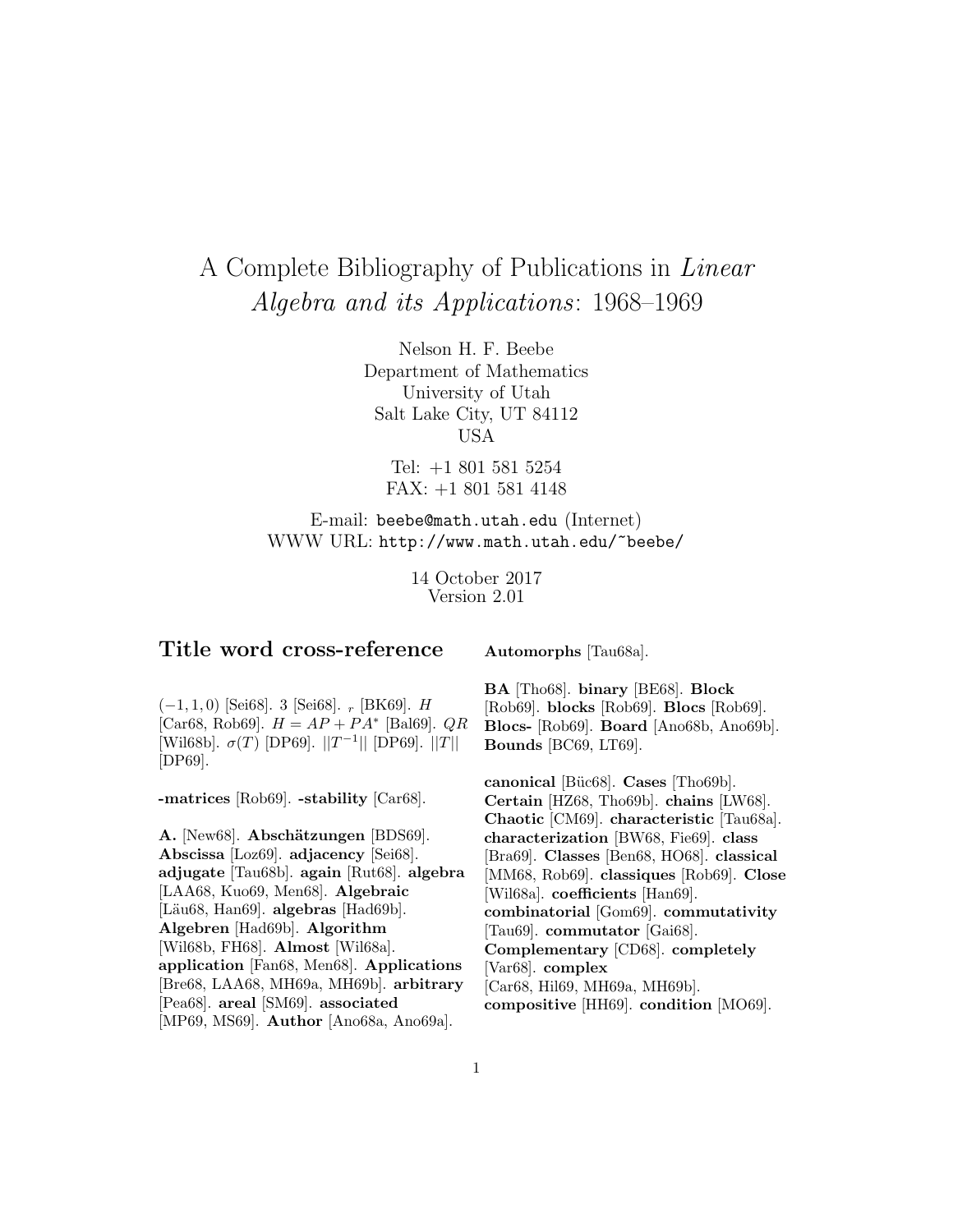**congruence** [Bal68]. **conjecture** [Ebe69]. **continuants** [R´oz69]. **continued** [Wyn68]. **Contraction** [Wil69]. **Convergence** [Wil68b, Rob69]. **criterion** [Car68]. **critical** [Pt´a68]. **cyclic** [HZ68].

**D** [FH68]. **definite** [Bel68]. **determinant** [Bre68]. **determinantal** [Fan68]. **determinants** [BC69]. **Determination** [Hay68]. **Diagonal** [Wil68a, Erd68]. **Dieudonn´e** [Bre68]. **different** [Tho69a]. **differential** [Hea69]. **distributive** [Fan68]. **divisor** [Kuo69]. **divisors** [MP69]. **domains** [BE68]. **dominant** [Erd68]. **dominant-diagonal** [Erd68].

**Editorial** [Ano68b, Ano69b]. **eigenvalue** [Bra69, Had68, Had69a, Sei68]. **Eigenvalues** [Wil68a, BDS69, LT69, Tho69a]. **eigenvectors** [LT69]. **eigenwerte** [BDS69]. **Eigenwertproblem** [Had68]. **eigenwertprobleme** [Had69a]. **electrical** [Läu68]. **Elementary** [MP69, Kuo69]. **entries** [Pea68]. **EP** [BK69]. **equality** [Tho69b]. **equation** [Bal69]. **equations** [Han69, Hea69]. **equimodular** [Bra69]. **Estimate** [HZ68, Loz69]. **Estimates** [BDS69]. **exponent** [Ptá68]. **extension** [Rad68]. **Extensions** [MM68, MP68, Kuo69, Mon69]. **Extreme** [Vei68].

**factorization** [FH68, Tau68b]. **field** [Pea68]. **fields** [Ben68]. **finite** [Tau68b]. **form** [Büc68]. **Forms** [Hes68, Wil69, BE68, Rai68, Tau68a]. **fractions** [Wyn68]. **French** [Rob69]. **functions** [Fan68, Var68].

**general** [Erd68]. **generalization** [Tau69]. **generalizations** [MH69b]. **Generalized** [Mon69, Pea68, Sch68, Tau68a]. **German** [BDS69, Had68, Had69a, Had69b]. **Gerschgorin** [Lev69]. **Global** [Wil68b].

**graphs** [Sei68].

**having** [Sei68]. **Hermitian** [Hay68, Wil69].

**identity** [New68]. **II** [Ebe69, MO69, TM68]. **III** [Lev69]. **independence** [Tho69a]. **index** [Ano68a, Ano68c, Ano69a, Ano69c]. **inequalities** [Bel68, Fan68, MM68, MO69, Mon69, TM68, Tho69b]. **inequality** [Fan68, MP68]. **Inertia** [Hil69, Hay68, HO68, Rad68]. **integral** [BE68]. **interval** [Han69]. **inverse** [Had68, Had69a, Mon69, Sch68]. **inverses** [Had68, Pea68]. **iterates** [Pt´a68]. **iterative** [Rob69]. **iteratives** [Rob69]. **IV** [Tho69a].

Jacobi<sup>[HZ68]</sup>. Jordan<sup>[Büc68</sup>, LW68].

**Kato** [Gai68].

**lambda** [LW68]. **lattice** [Fan68]. **law** [Rad68]. **least** [Rut68]. **Leontief** [Vei68]. **Linear** [LAA68, BDS69, Han69, Kuo69, Tho69b]. **linearer** [BDS69]. **lower** [TM68].

**mathematical** [CD68]. **Matrices** [Wil68a, Bal68, BK69, Ben68, Bra69, BW68, Car68, Cia68, Erd68, Fie69, HO68, HH69, Hil69, LW68, LT69, Pea68, Rai68, Rob69, SM69, Tho68]. **Matrix** [Loz69, Bal69, Bel68, Hay68, Iri69, MM68, Men68, MS69, Mon69, Moo69, Sch68, Sei68, Tau68b, Tau69]. **maximum** [Iri69]. **maximum-rank** [Iri69]. **m´ethodes** [Rob69]. **methods** [Rob69]. **Minimal** [Lev69, Büc68]. **Minimizing** [Moo69]. **minimum** [Iri69]. **minimum-term-rank** [Iri69]. **Minkowski** [MP68]. **Modules** [BE68]. **monotonic** [Var68]. **Multiple** [Wil68a]. **Multiplicative** [Had69a]. **Multiplikative** [Had69a]. multiterminal [Läu68].

**networks** [Läu68]. **nonderogatory** [Rai68].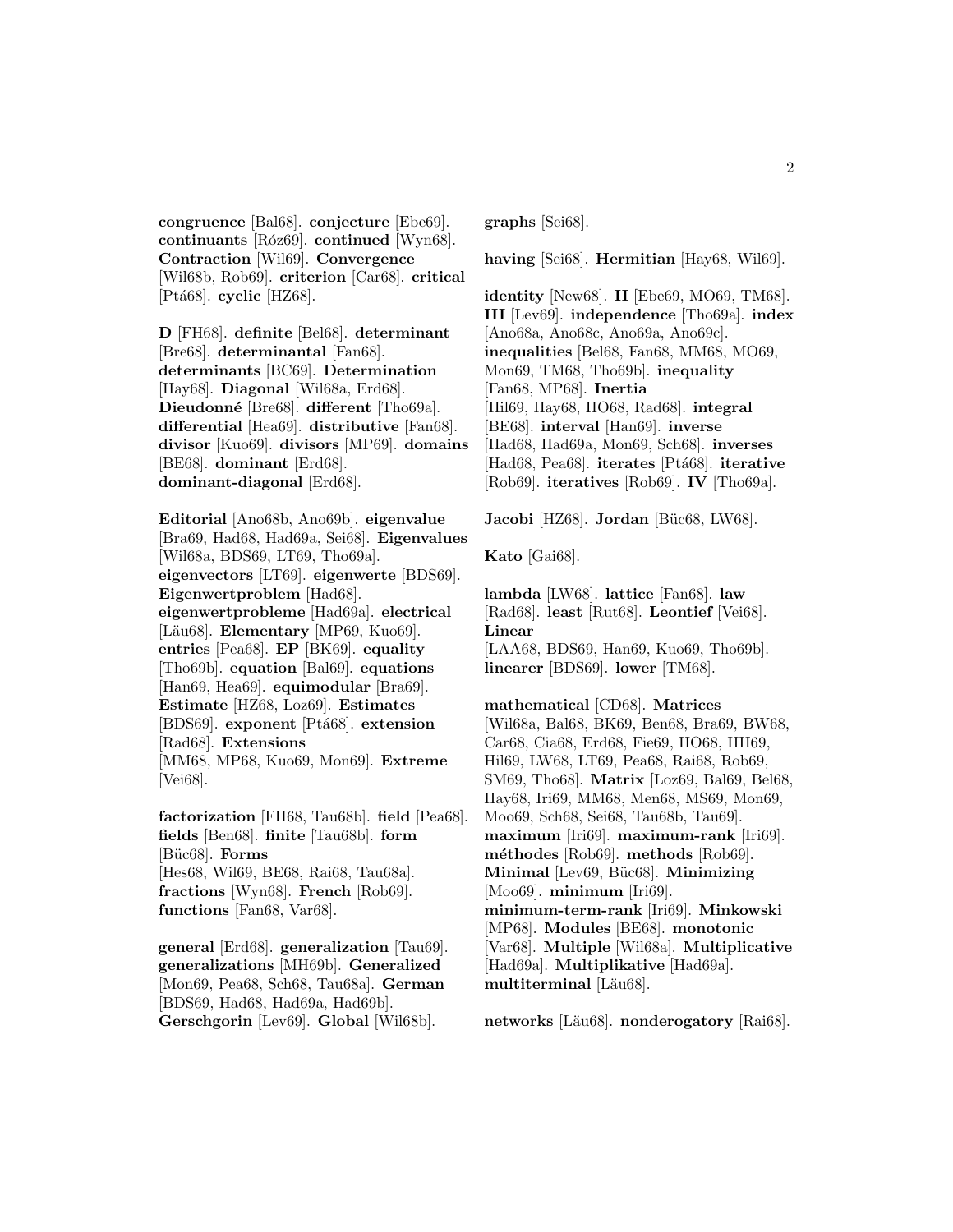#### *REFERENCES* 3

**nonlinear** [MS69]. **nonnegative** [Cia68]. **Nonnegatively** [Var68]. **norm** [Moo69]. **Normen** [Had69b]. **Norms** [HZ68, MO69, Had69b, Ptá68]. **note** [Bal69]. **numbers** [MO69].

**Once** [Rut68]. **operator** [MS69]. **operatoren** [BDS69]. **Operators** [HZ68, BDS69]. **Origin** [Wil68b]. **Ostrowski** [New68].

**Pairs** [Hes68]. **parameters** [Tur69]. **partial** [Hea69]. **partitioned** [Hay68, HO68]. **periodic** [Róz69]. **Perron** [LT69]. **Perturbation** [Tur69]. **pivot** [CD68]. **pivotal** [Iri69]. **points** [Vei68]. **polyhedra** [Gom69]. **Polynomial** [FH68]. **posed** [Var68]. **positive** [BDS69, Bel68, LT69]. **positiver** [BDS69]. **Preface** [Hof68]. **Principal** [TM68, Tho69a, Tho69b]. **problem** [Had68, Men68, Rut68]. **problems** [Gom69, Had69a, Var68]. **products** [BK69]. **programming** [CD68, MH69a]. **property**  $[Büc68]$ .

**Q** [FH68]. **Q-D** [FH68]. **Quadratic** [Hes68, Ben68, BE68, Tau68a, TM68].

**Radius** [Loz69, Pt´a68]. **rank** [Iri69]. **real** [Rai68]. **reduction** [Läu68]. **regular** [Sei68]. **related** [Gom69]. **relations** [Gai68, Tau68a]. **Relaxation** [CM69]. **Remarks** [Ebe69, Sch68, HH69]. **results** [Cia68]. **root** [Bel68].

**set** [Bra69]. **sets** [Lev69]. **Shifts** [Wil68b]. **simultaneous** [Hea69]. **simultaneously** [Hil69]. **solution** [Han69]. **Some** [Bel68, Cia68, Gom69, Kuo69, MH69b, HO68]. **Spectral** [Loz69, Ptá68, BW68]. **spectrum** [MS69]. **spread** [SM69]. **square** [Bel68, Rut68]. **stability** [Car68]. **stochastic** [BW68]. **Strongly** [Sei68]. **subadditive** [Fan68]. **subdominant** [LT69]. **submatrices** [TM68, Tho69a, Tho69b]. **Submultiplicative** [Had69b]. **Submultiplikative** [Had69b]. **substitution** [Vei68]. **Sylvester** [Rad68]. **systems** [Vei68].

**taken** [Pea68]. **Taussky** [Gai68]. **Tensor** [Wil69]. **term** [Iri69]. **theorem** [Erd68, Iri69, Kuo69, MH69a, MH69b]. **Theorems** [BK69]. **theory** [Cia68, CD68, Hil69, Men68]. **Title** [Ano68c, Ano69c]. **transformations** [MP69]. **transforms** [Iri69]. **transposition** [MH69a, MH69b]. **treated** [Tau68a]. **triangulable** [Hil69]. **Triangularizing** [Bal68]. **Tridiagonal** [Wil68b, Fie69, Rai68]. **Two** [HH69, Tur69].

**universal** [Men68]. **upper** [TM68].

**value** [Tau68a]. **Vector** [Wyn68]. **VI** [Tho69b].

**Waerden** [Ebe69]. **Wielandt** [Gai68].

**Zilch** [Hea69].

# **References**

#### **Anonymous:1968:AI**

[Ano68a] Anonymous. Author index. Linear Algebra and its Applications, 1 (4):589–590, October 1968. CODEN LAAPAW. ISSN 0024-3795 (print), 1873-1856 (electronic). URL http:/ /www.sciencedirect.com/science/ article/pii/0024379568900293.

#### **Anonymous:1968:EB**

[Ano68b] Anonymous. Editorial Board. Linear Algebra and its Applications, 1 (1):ifc, January 1968. CODEN LAA-PAW. ISSN 0024-3795 (print), 1873- 1856 (electronic). URL http:/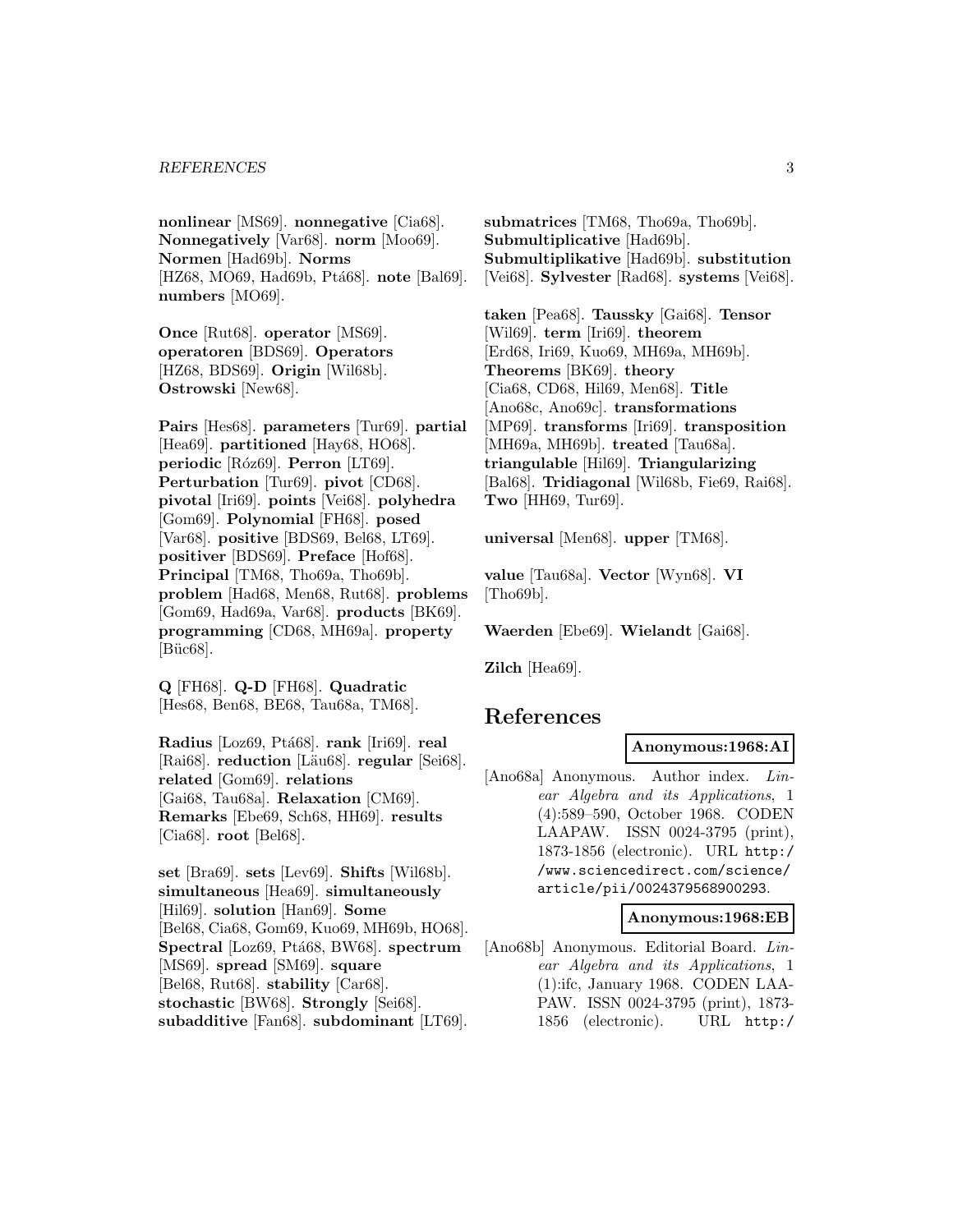/www.sciencedirect.com/science/ article/pii/0024379568900402.

#### **Anonymous:1968:TI**

[Ano68c] Anonymous. Title index. Linear Algebra and its Applications, 1 (4):591–592, October 1968. CODEN LAAPAW. ISSN 0024-3795 (print), 1873-1856 (electronic). URL http:/ /www.sciencedirect.com/science/ article/pii/002437956890030X.

#### **Anonymous:1969:AI**

[Ano69a] Anonymous. Author index. Linear Algebra and its Applications, 2 (4):559–560, October 1969. CODEN LAAPAW. ISSN 0024-3795 (print), 1873-1856 (electronic). URL http:/ /www.sciencedirect.com/science/ article/pii/0024379569900184.

#### **Anonymous:1969:EB**

[Ano69b] Anonymous. Editorial Board. Linear Algebra and its Applications, 2 (1):ifc, January 1969. CODEN LAA-PAW. ISSN 0024-3795 (print), 1873- 1856 (electronic). URL http:/ /www.sciencedirect.com/science/ article/pii/0024379569900019.

## **Anonymous:1969:TI**

[Ano69c] Anonymous. Title index. Linear Algebra and its Applications, 2 (4):561–562, October 1969. CODEN LAAPAW. ISSN 0024-3795 (print), 1873-1856 (electronic). URL http:/ /www.sciencedirect.com/science/ article/pii/0024379569900196.

#### **Ballantine:1968:TMC**

[Bal68] C. S. Ballantine. Triangularizing matrices by congruence. Linear Algebra and its Applications, 1(2):261–

280, April 1968. CODEN LAA-PAW. ISSN 0024-3795 (print), 1873- 1856 (electronic). URL http:/ /www.sciencedirect.com/science/ article/pii/0024379568900074.

## **Ballantine:1969:NME**

[Bal69] C. S. Ballantine. A note on the matrix equation  $H = AP + PA^*$ . Linear Algebra and its Applications, 2 (1):37–47, January 1969. CODEN LAAPAW. ISSN 0024-3795 (print), 1873-1856 (electronic). URL http:/ /www.sciencedirect.com/science/ article/pii/0024379569900056.

## **Bailey:1969:BD**

[BC69] Duane W. Bailey and Douglas E. Crabtree. Bounds for determinants. Linear Algebra and its Applications, 2(3):303–309, July 1969. CODEN LAAPAW. ISSN 0024-3795 (print), 1873-1856 (electronic). URL http:/ /www.sciencedirect.com/science/ article/pii/0024379569900329.

#### **Bauer:1969:AEP**

[BDS69] F. L. Bauer, E. Deutsch, and J. Stoer. Abschätzungen für die eigenwerte positiver linearer operatoren. (German) [Estimates for the eigenvalues of positive linear operators]. Linear Algebra and its Applications, 2(3):275–301, July 1969. CODEN LAAPAW. ISSN 0024-3795 (print), 1873-1856 (electronic). URL http:/ /www.sciencedirect.com/science/ article/pii/0024379569900317.

#### **Butts:1968:MBQ**

[BE68] Hubert S. Butts and Dennis Estes. Modules and binary quadratic forms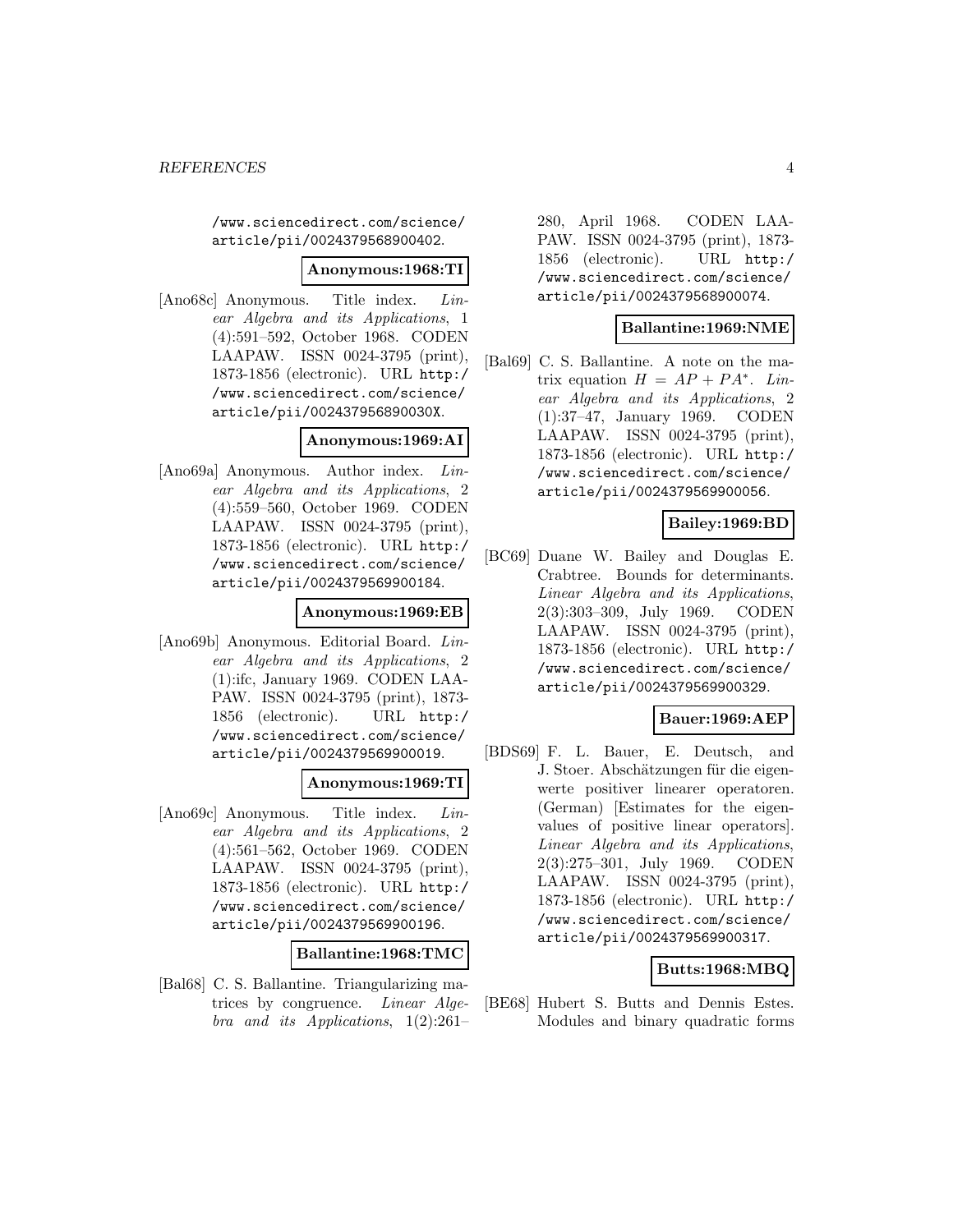over integral domains. Linear Algebra and its Applications, 1(2):153– 180, April 1968. CODEN LAA-PAW. ISSN 0024-3795 (print), 1873- 1856 (electronic). URL http:/ /www.sciencedirect.com/science/ article/pii/0024379568900013.

# **Bellman:1968:SIS**

[Bel68] Richard Bellman. Some inequalities for the square root of a positive definite matrix. Linear Algebra and its Applications, 1(3):321– 324, July 1968. CODEN LAA-PAW. ISSN 0024-3795 (print), 1873- 1856 (electronic). URL http:/ /www.sciencedirect.com/science/ article/pii/0024379568900116.

# **Bender:1968:CMQ**

[Ben68] Edward A. Bender. Classes of matrices and quadratic fields. Linear Algebra and its Applications, 1 (2):195–201, April 1968. CODEN LAAPAW. ISSN 0024-3795 (print), 1873-1856 (electronic). URL http:/ /www.sciencedirect.com/science/ article/pii/0024379568900037.

# **Baskett:1969:TPE**

[BK69] Thomas S. Baskett and Irving J. Katz. Theorems on products of EP  $r$  matrices. *Linear Algebra* and its Applications, 2(1):87–103, January 1969. CODEN LAA-PAW. ISSN 0024-3795 (print), 1873- 1856 (electronic). URL http:/ /www.sciencedirect.com/science/ article/pii/0024379569900093.

#### **Bradley:1969:ESC**

[Bra69] Gerald Lee Bradley. The eigenvalue set of a class of equimodular matrices.

Linear Algebra and its Applications, 2 (1):105–116, January 1969. CODEN LAAPAW. ISSN 0024-3795 (print), 1873-1856 (electronic). URL http:/ /www.sciencedirect.com/science/ article/pii/002437956990010X.

#### **Brenner:1968:ADD**

[Bre68] J. L. Brenner. Applications of the Dieudonné determinant. Linear Algebra and its Applications, 1 (4):511–536, October 1968. CODEN LAAPAW. ISSN 0024-3795 (print), 1873-1856 (electronic). URL http:/ /www.sciencedirect.com/science/ article/pii/0024379568900256.

# **Buckner:1968:MPJ**

[Büc68] Hans F. Bückner. A minimal property of the Jordan canonical form. Linear Algebra and its Applications, 1 (4):503–510, October 1968. CODEN LAAPAW. ISSN 0024-3795 (print), 1873-1856 (electronic). URL http:/ /www.sciencedirect.com/science/ article/pii/0024379568900244.

# **Brualdi:1968:SCS**

[BW68] Richard A. Brualdi and Helmut W. Wielandt. A spectral characterization of stochastic matrices. Linear Algebra and its Applications, 1 (1):65–71, January 1968. CODEN LAAPAW. ISSN 0024-3795 (print), 1873-1856 (electronic). URL http:/ /www.sciencedirect.com/science/ article/pii/0024379568900499.

#### **Carlson:1968:NCH**

[Car68] David Carlson. A new criterion for H-stability of complex matrices. Linear Algebra and its Applications, 1 (1):59–64, January 1968. CODEN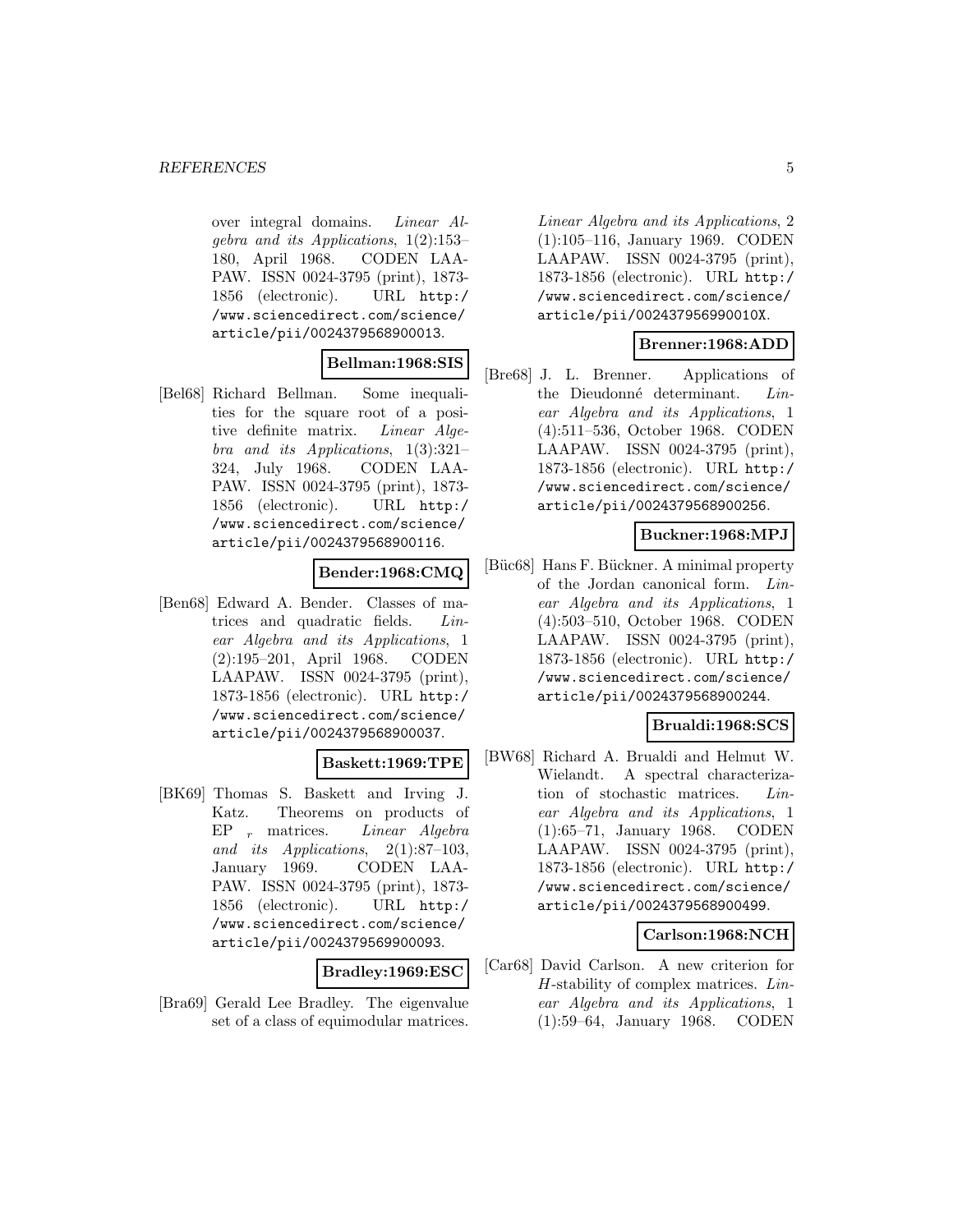LAAPAW. ISSN 0024-3795 (print), 1873-1856 (electronic). URL http:/ /www.sciencedirect.com/science/ article/pii/0024379568900487.

# **Cottle:1968:CPT**

[CD68] Richard W. Cottle and George B. Dantzig. Complementary pivot theory of mathematical programming. Linear Algebra and its Applications, 1 (1):103–125, January 1968. CODEN LAAPAW. ISSN 0024-3795 (print), 1873-1856 (electronic). URL http:/ /www.sciencedirect.com/science/ article/pii/0024379568900529.

## **Ciarlet:1968:SRT**

[Cia68] P. G. Ciarlet. Some results in the theory of nonnegative matrices. Linear Algebra and its Applications, 1 (1):139–152, January 1968. CODEN LAAPAW. ISSN 0024-3795 (print), 1873-1856 (electronic). URL http:/ /www.sciencedirect.com/science/ article/pii/0024379568900542.

#### **Chazan:1969:CR**

[CM69] D. Chazan and W. L. Miranker. Chaotic relaxation. Linear Algebra and its Applications, 2(2):199– 222, April 1969. CODEN LAA-PAW. ISSN 0024-3795 (print), 1873- 1856 (electronic). URL http:/ /www.sciencedirect.com/science/ article/pii/0024379569900287.

# **Daniel:1969:XXX**

[DP69] James W. Daniel and Theodore W. Palmer. On  $\sigma(T)$ , ||T||, and ||T<sup>-1</sup>||. Linear Algebra and its Applications, 2(3):381–386, July 1969. CODEN LAAPAW. ISSN 0024-3795 (print),

1873-1856 (electronic). URL http:/ /www.sciencedirect.com/science/ article/pii/0024379569900391.

#### **Eberlein:1969:RVW**

[Ebe69] P. J. Eberlein. Remarks on the van der Waerden conjecture, II. Linear Algebra and its Applications, 2 (3):311–320, July 1969. CODEN LAAPAW. ISSN 0024-3795 (print), 1873-1856 (electronic). URL http:/ /www.sciencedirect.com/science/ article/pii/0024379569900330.

## **Erdelsky:1968:GTD**

[Erd68] P. J. Erdelsky. A general theorem on dominant-diagonal matrices. Linear Algebra and its Applications, 1 (2):203–209, April 1968. CODEN LAAPAW. ISSN 0024-3795 (print), 1873-1856 (electronic). URL http:/ /www.sciencedirect.com/science/ article/pii/0024379568900049.

# **Fan:1968:ISF**

[Fan68] Ky Fan. An inequality for subadditive functions on a distributive lattice, with application to determinantal inequalities. Linear Algebra and its Applications, 1(1):33– 38, January 1968. CODEN LAA-PAW. ISSN 0024-3795 (print), 1873- 1856 (electronic). URL http:/ /www.sciencedirect.com/science/ article/pii/0024379568900451.

# **Fox:1968:PFQ**

[FH68] L. Fox and Linda Hayes. Polynomial factorization and the Q-D algorithm. Linear Algebra and its Applications, 1(3):445–463, July 1968. CODEN LAAPAW. ISSN 0024-3795 (print),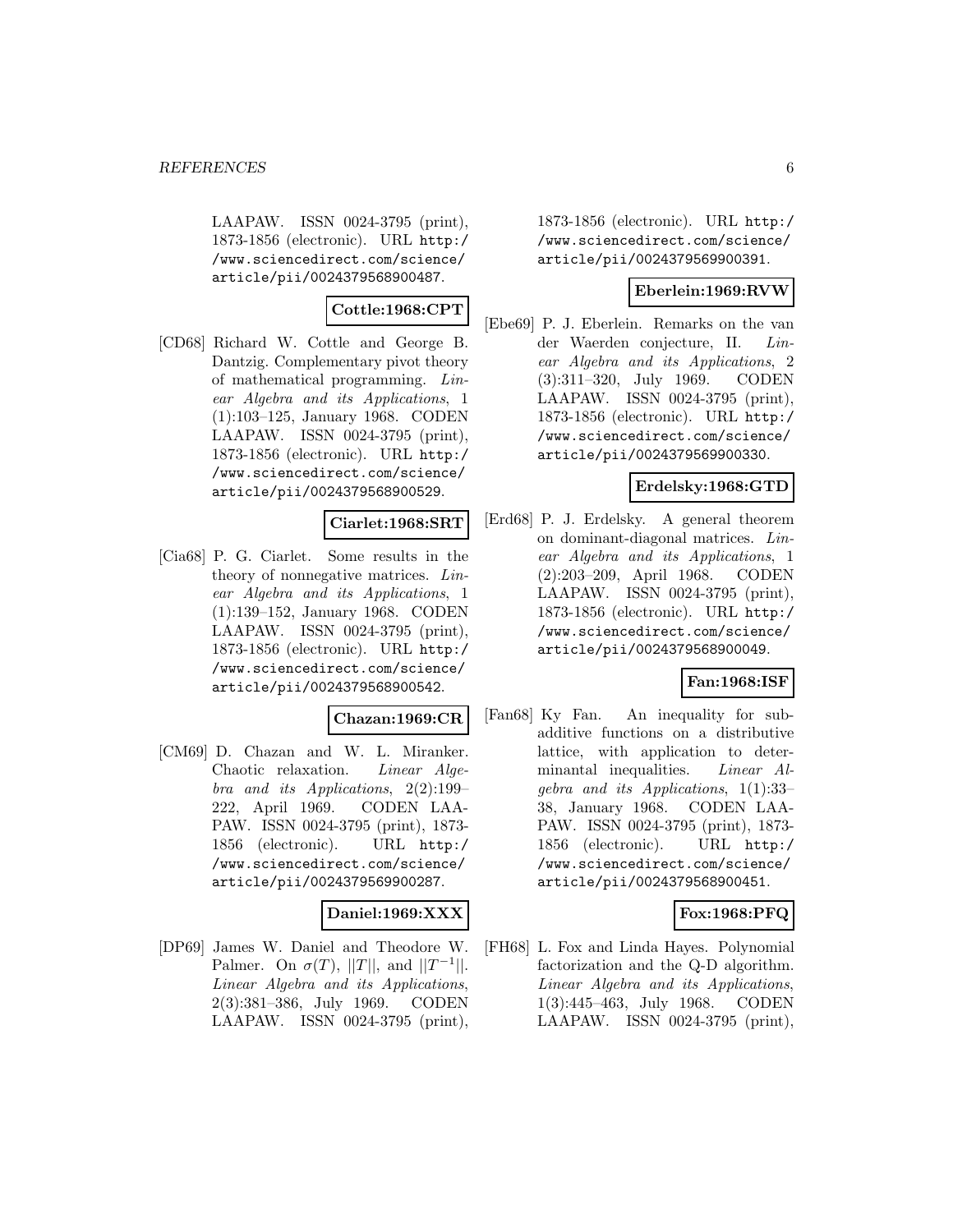1873-1856 (electronic). URL http:/ /www.sciencedirect.com/science/ article/pii/0024379568900190.

# **Fiedler:1969:CTM**

[Fie69] Miroslav Fiedler. A characterization of tridiagonal matrices. Linear Algebra and its Applications, 2 (2):191–197, April 1969. CODEN LAAPAW. ISSN 0024-3795 (print), 1873-1856 (electronic). URL http:/ /www.sciencedirect.com/science/ article/pii/0024379569900275.

## **Gaines:1968:KTW**

[Gai68] Fergus Gaines. Kato–Taussky– Wielandt commutator relations. Linear Algebra and its Applications, 1 (1):127–138, January 1968. CODEN LAAPAW. ISSN 0024-3795 (print), 1873-1856 (electronic). URL http:/ /www.sciencedirect.com/science/ article/pii/0024379568900530.

#### **Gomory:1969:SPR**

[Gom69] Ralph E. Gomory. Some polyhedra related to combinatorial problems. Linear Algebra and its Applications, 2 (4):451–558, October 1969. CODEN LAAPAW. ISSN 0024-3795 (print), 1873-1856 (electronic). URL http:/ /www.sciencedirect.com/science/ article/pii/0024379569900172.

#### **Hadeler:1968:IEG**

[Had68] K. P. Hadeler. Ein inverses Eigenwertproblem. (German) [An inverse eigenvalue problem]. Linear Algebra and its Applications, 1(1):83– 101, January 1968. CODEN LAA-PAW. ISSN 0024-3795 (print), 1873- 1856 (electronic). URL http:/

/www.sciencedirect.com/science/ article/pii/0024379568900517.

## **Hadeler:1969:MIE**

[Had69a] K. P. Hadeler. Multiplikative inverse eigenwertprobleme. (German) [Multiplicative inverse eigenvalue problems]. Linear Algebra and its Applications, 2(1):65–86, January 1969. CODEN LAAPAW. ISSN 0024-3795 (print), 1873-1856 (electronic). URL http:/ /www.sciencedirect.com/science/ article/pii/0024379569900081.

# **Hadeler:1969:SNA**

[Had69b] K. P. Hadeler. Submultiplikative Normen auf Algebren. (German) [Submultiplicative norms in algebras]. Linear Algebra and its Applications, 2 (2):173–189, April 1969. CODEN LAAPAW. ISSN 0024-3795 (print), 1873-1856 (electronic). URL http:/ /www.sciencedirect.com/science/ article/pii/0024379569900263.

# **Hansen:1969:SLA**

[Han69] Eldon Hansen. On the solution of linear algebraic equations with interval coefficients. Linear Algebra and its Applications, 2(2):153– 165, April 1969. CODEN LAA-PAW. ISSN 0024-3795 (print), 1873- 1856 (electronic). URL http:/ /www.sciencedirect.com/science/ article/pii/002437956990024X.

#### **Haynsworth:1968:DIP**

[Hay68] Emilie V. Haynsworth. Determination of the inertia of a partitioned Hermitian matrix. Linear Algebra and its Applications, 1(1):73– 81, January 1968. CODEN LAA-PAW. ISSN 0024-3795 (print), 1873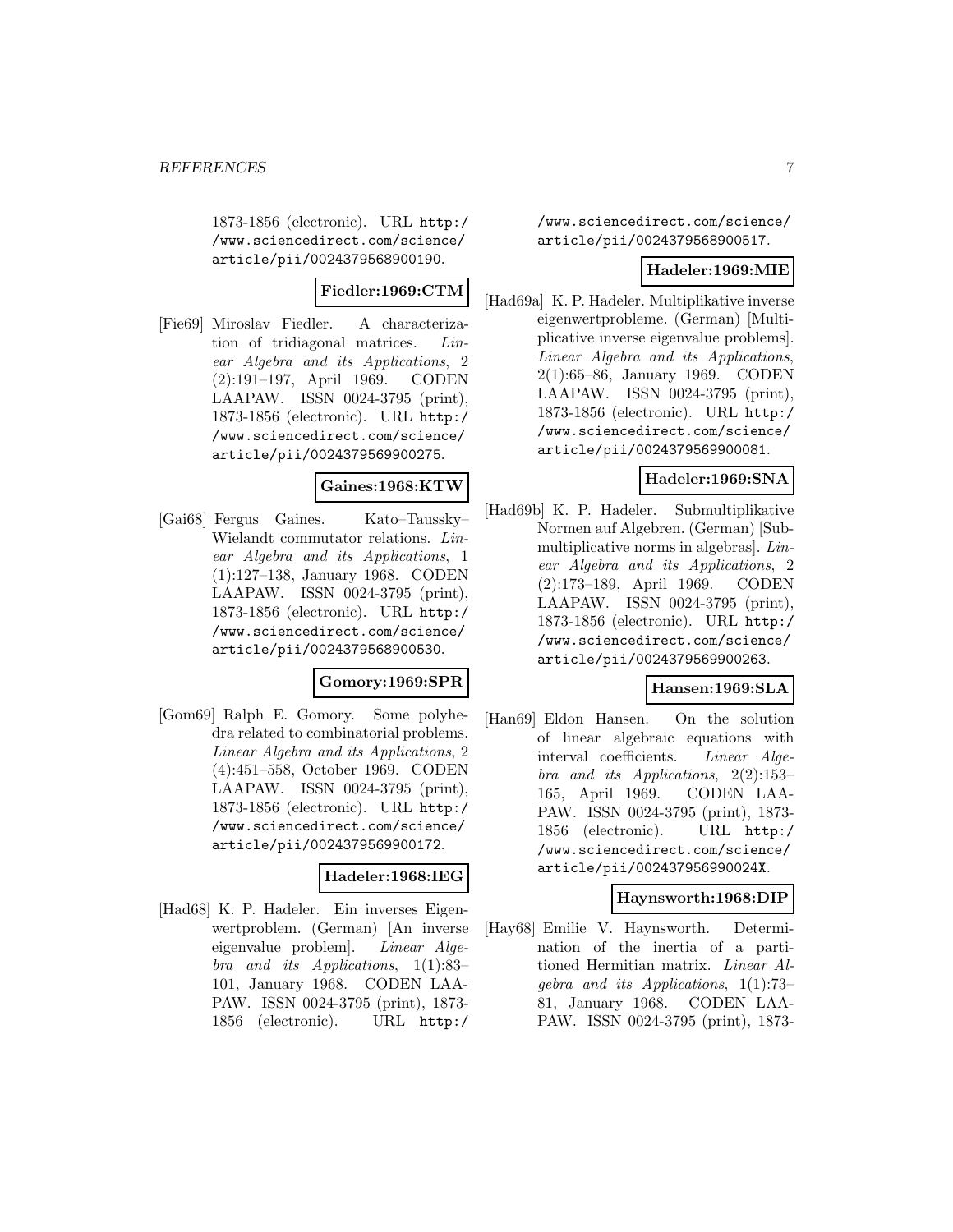1856 (electronic). URL http:/ /www.sciencedirect.com/science/ article/pii/0024379568900505.

# **Heading:1969:ZSP**

[Hea69] John Heading. Zilch and simultaneous partial differential equations. Linear Algebra and its Applications, 2 (4):413–425, October 1969. CODEN LAAPAW. ISSN 0024-3795 (print), 1873-1856 (electronic). URL http:/ /www.sciencedirect.com/science/ article/pii/0024379569900147.

## **Hestenes:1968:PQF**

[Hes68] Magnus R. Hestenes. Pairs of quadratic forms. Linear Algebra and its Applications, 1(3):397– 407, July 1968. CODEN LAA-PAW. ISSN 0024-3795 (print), 1873- 1856 (electronic). URL http:/ /www.sciencedirect.com/science/ article/pii/0024379568900165.

#### **Haynsworth:1969:TRC**

[HH69] Emilie Haynsworth and A. J. Hoffman. Two remarks on compositive matrices. Linear Algebra and its Applications, 2(4):387– 392, October 1969. CODEN LAA-PAW. ISSN 0024-3795 (print), 1873- 1856 (electronic). URL http:/ /www.sciencedirect.com/science/ article/pii/0024379569900111.

#### **Hill:1969:ITS**

[Hil69] Richard D. Hill. Inertia theory for simultaneously triangulable complex matrices. Linear Algebra and its Applications, 2(2):131– 142, April 1969. CODEN LAA-PAW. ISSN 0024-3795 (print), 1873- 1856 (electronic). URL http:/

/www.sciencedirect.com/science/ article/pii/0024379569900226.

#### **Haynsworth:1968:ISC**

[HO68] Emilie V. Haynsworth and Alexander M. Ostrowski. On the inertia of some classes of partitioned matrices. Linear Algebra and its Applications, 1(2):299–316, April 1968. CODEN LAAPAW. ISSN 0024-3795 (print), 1873-1856 (electronic). URL http:/ /www.sciencedirect.com/science/ article/pii/0024379568900098.

# **Hoffman:1968:P**

[Hof68] Alan J. Hoffman. Preface. Linear Algebra and its Applications, 1 (1):v, January 1968. CODEN LAA-PAW. ISSN 0024-3795 (print), 1873- 1856 (electronic). URL http:/ /www.sciencedirect.com/science/ article/pii/0024379568900414.

#### **Henrici:1968:ENC**

[HZ68] Peter Henrici and Katharina Zimmermann. An estimate for the norms of certain cyclic Jacobi operators. Linear Algebra and its Applications, 1 (4):489–501, October 1968. CODEN LAAPAW. ISSN 0024-3795 (print), 1873-1856 (electronic). URL http:/ /www.sciencedirect.com/science/ article/pii/0024379568900232.

# **Iri:1969:MRM**

[Iri69] Masao Iri. The maximum-rank minimum-term-rank theorem for the pivotal transforms of a matrix. Linear Algebra and its Applications, 2 (4):427–446, October 1969. CODEN LAAPAW. ISSN 0024-3795 (print), 1873-1856 (electronic). URL http:/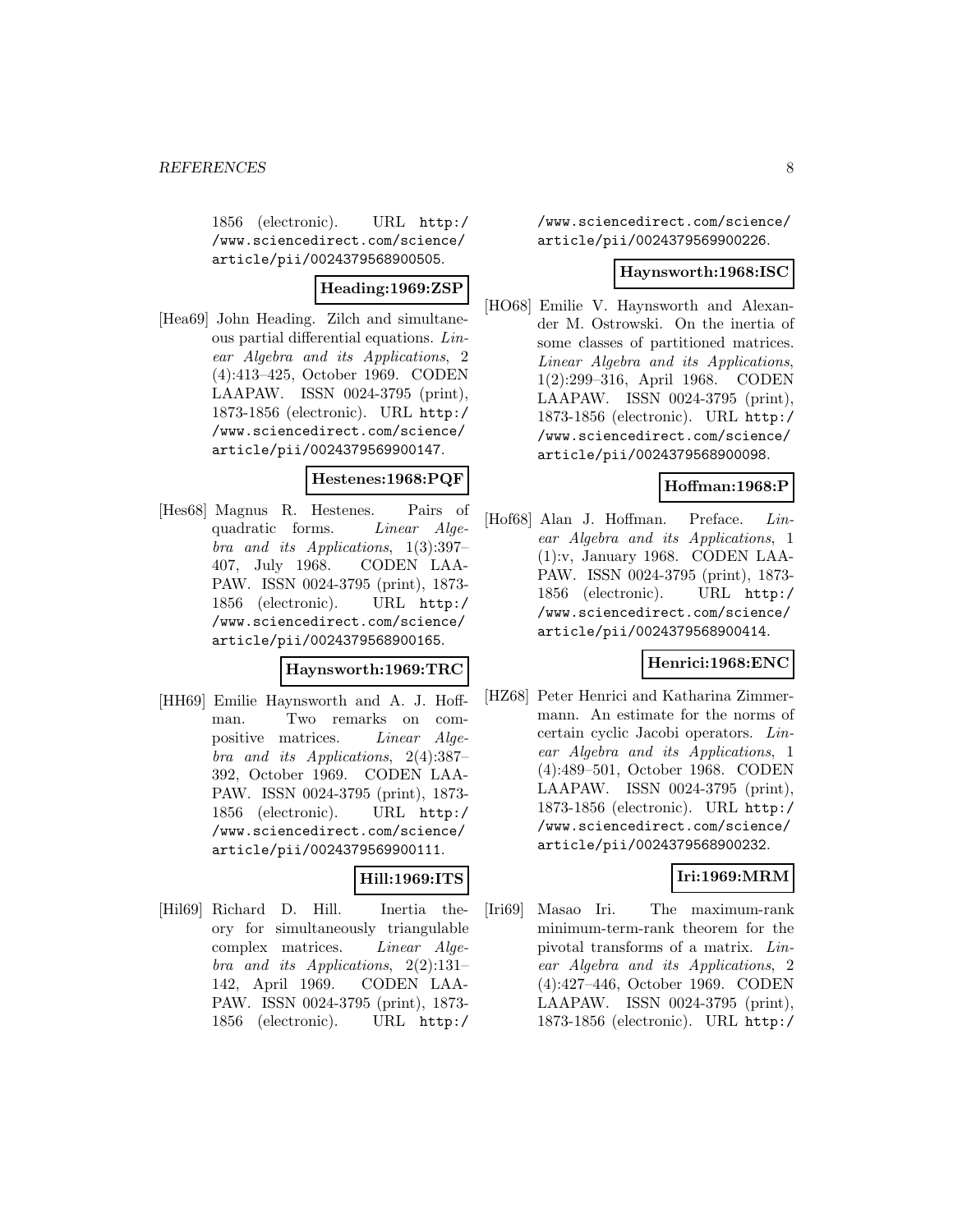/www.sciencedirect.com/science/ article/pii/0024379569900159.

## **Kuo:1969:SEE**

[Kuo69] Yueh-Er Kuo. Some extensions of the elementary divisor theorem of linear algebra. Linear Algebra and its Applications, 2(1):57– 64, January 1969. CODEN LAA-PAW. ISSN 0024-3795 (print), 1873- 1856 (electronic). URL http:/ /www.sciencedirect.com/science/ article/pii/002437956990007X.

#### **Anonymous:1968:LAA**

[LAA68] *Linear algebra and its applications*, (??), 1968. ISSN 0024-3795 (print), 1873-1856 (electronic). North-Holland Publishing Co., Amsterdam, The Netherlands.

# **Lauchli:1968:ARE**

[Läu68] Peter Läuchli. Algebraic reduction of electrical multiterminal networks. Linear Algebra and its Applications, 1 (4):537–561, October 1968. CODEN LAAPAW. ISSN 0024-3795 (print), 1873-1856 (electronic). URL http:/ /www.sciencedirect.com/science/ article/pii/0024379568900268.

# **Levinger:1969:MGS**

[Lev69] B. W. Levinger. Minimal Gerschgorin sets, III. Linear Algebra and its Applications, 2(1):13– 19, January 1969. CODEN LAA-PAW. ISSN 0024-3795 (print), 1873- 1856 (electronic). URL http:/ /www.sciencedirect.com/science/ article/pii/0024379569900032.

#### **Lozinskiy:1969:ESR**

[Loz69] S. M. Lozinskiy. On an estimate of the spectral radius and spectral

abscissa of matrix. Linear Algebra and its Applications, 2(2):117– 125, April 1969. CODEN LAA-PAW. ISSN 0024-3795 (print), 1873- 1856 (electronic). URL http:/ /www.sciencedirect.com/science/ article/pii/0024379569900202.

# **Lynn:1969:BPE**

[LT69] M. Stuart Lynn and William P. Timlake. Bounds for Perron eigenvectors and subdominant eigenvalues of positive matrices. Linear Algebra and its Applications, 2(2):143– 152, April 1969. CODEN LAA-PAW. ISSN 0024-3795 (print), 1873- 1856 (electronic). URL http:/ /www.sciencedirect.com/science/ article/pii/0024379569900238.

# **Lancaster:1968:JCL**

[LW68] P. Lancaster and P. N. Webber. Jordan chains for lambda matrices. Linear Algebra and its Applications, 1 (4):563–569, October 1968. CODEN LAAPAW. ISSN 0024-3795 (print), 1873-1856 (electronic). URL http:/ /www.sciencedirect.com/science/ article/pii/002437956890027X.

#### **Mendelsohn:1968:AMT**

[Men68] N. S. Mendelsohn. An application of matrix theory to a problem in universal algebra. Linear Algebra and its Applications, 1(4): 471–478, October 1968. CODEN LAAPAW. ISSN 0024-3795 (print), 1873-1856 (electronic). URL http:/ /www.sciencedirect.com/science/ article/pii/0024379568900219.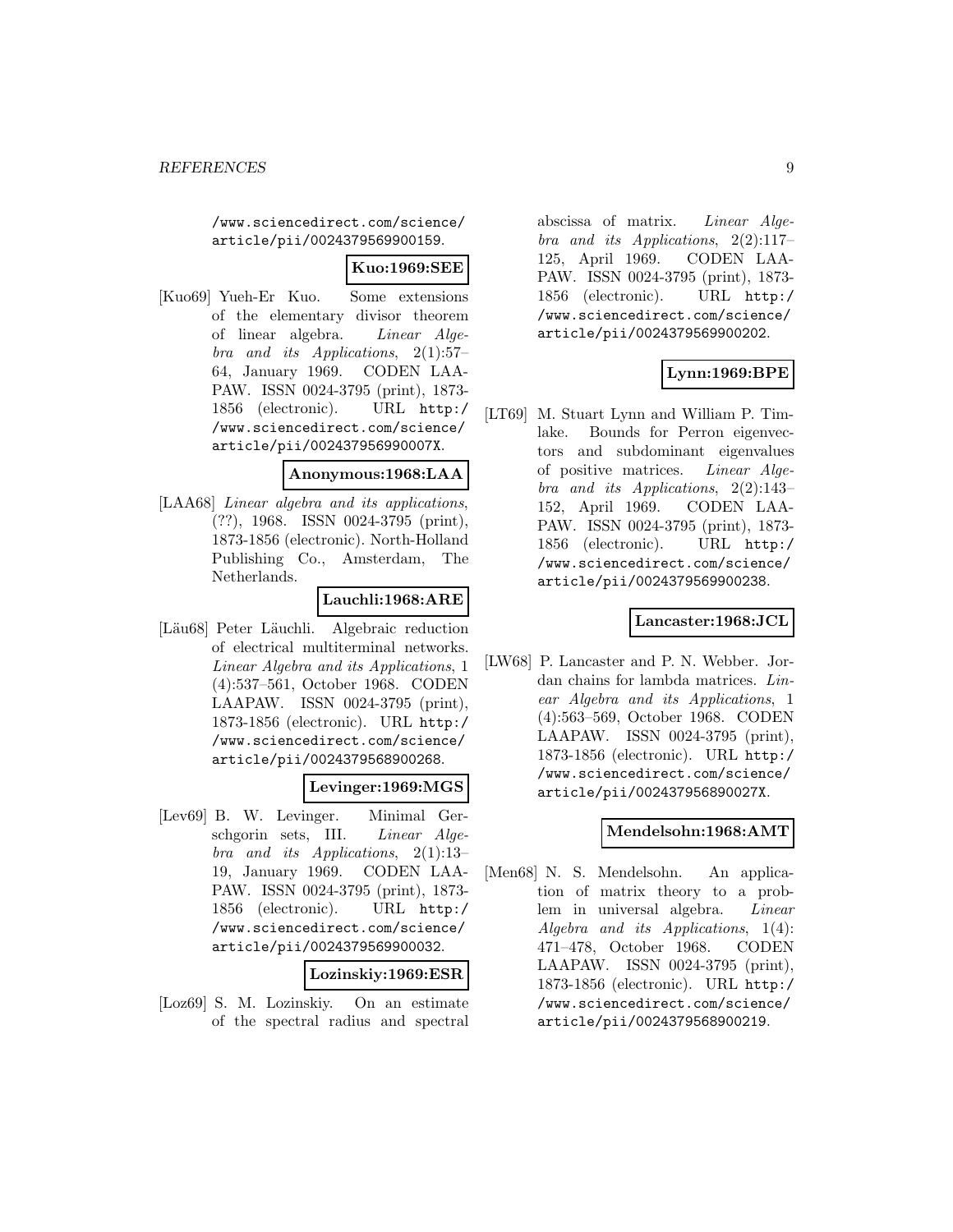# **Mond:1969:CTT**

[MH69a] Bertram Mond and Morgan A. Hanson. A complex transposition theorem with applications to complex programming. Linear Algebra and its Applications, 2(1):49– 56, January 1969. CODEN LAA-PAW. ISSN 0024-3795 (print), 1873- 1856 (electronic). URL http:/ /www.sciencedirect.com/science/ article/pii/0024379569900068.

# **Mond:1969:SGA**

[MH69b] Bertram Mond and Morgan A. Hanson. Some generalizations and applications of a complex transposition theorem. Linear Algebra and its Applications, 2(4):401– 411, October 1969. CODEN LAA-PAW. ISSN 0024-3795 (print), 1873- 1856 (electronic). URL http:/ /www.sciencedirect.com/science/ article/pii/0024379569900135.

#### **Marcus:1968:ECM**

[MM68] Marvin Marcus and Henry Minc. Extensions of classical matrix inequalities. Linear Algebra and its Applications, 1(3):421–444, July 1968. CODEN LAAPAW. ISSN 0024- 3795 (print), 1873-1856 (electronic). URL http://www.sciencedirect. com/science/article/pii/0024379568900189.

#### **Marshall:1969:NIC**

[MO69] Albert W. Marshall and Ingram Olkin. Norms and inequalities for condition numbers, II. Linear Algebra and its Applications, 2(2):167– 172, April 1969. CODEN LAA-PAW. ISSN 0024-3795 (print), 1873- 1856 (electronic). URL http:/

/www.sciencedirect.com/science/ article/pii/0024379569900251.

# **Mond:1969:GIE**

[Mon69] Bertram Mond. Generalized inverse extensions of matrix inequalities. Linear Algebra and its Applications, 2 (4):393–399, October 1969. CODEN LAAPAW. ISSN 0024-3795 (print), 1873-1856 (electronic). URL http:/ /www.sciencedirect.com/science/ article/pii/0024379569900123.

# **Moors:1969:MNM**

[Moo69] J. J. A. Moors. Minimizing a norm of a matrix. Linear Algebra and its Applications, 2(4):447– 449, October 1969. CODEN LAA-PAW. ISSN 0024-3795 (print), 1873- 1856 (electronic). URL http:/ /www.sciencedirect.com/science/ article/pii/0024379569900160.

# **Marcus:1968:EMI**

**Marcus:1969:EDA**

- [MP68] Marvin Marcus and Stephen Pierce. Extensions of the Minkowski inequality. Linear Algebra and its Applications, 1(1):13–27, January 1968. CODEN LAAPAW. ISSN 0024- 3795 (print), 1873-1856 (electronic). URL http://www.sciencedirect. com/science/article/pii/0024379568900438.
- [MP69] Marvin Marcus and Stephen Pierce. Elementary divisors of associated transformations. Linear Algebra and its Applications,  $2(1):21-35$ , January 1969. CODEN LAA-PAW. ISSN 0024-3795 (print), 1873- 1856 (electronic). URL http:/ /www.sciencedirect.com/science/ article/pii/0024379569900044.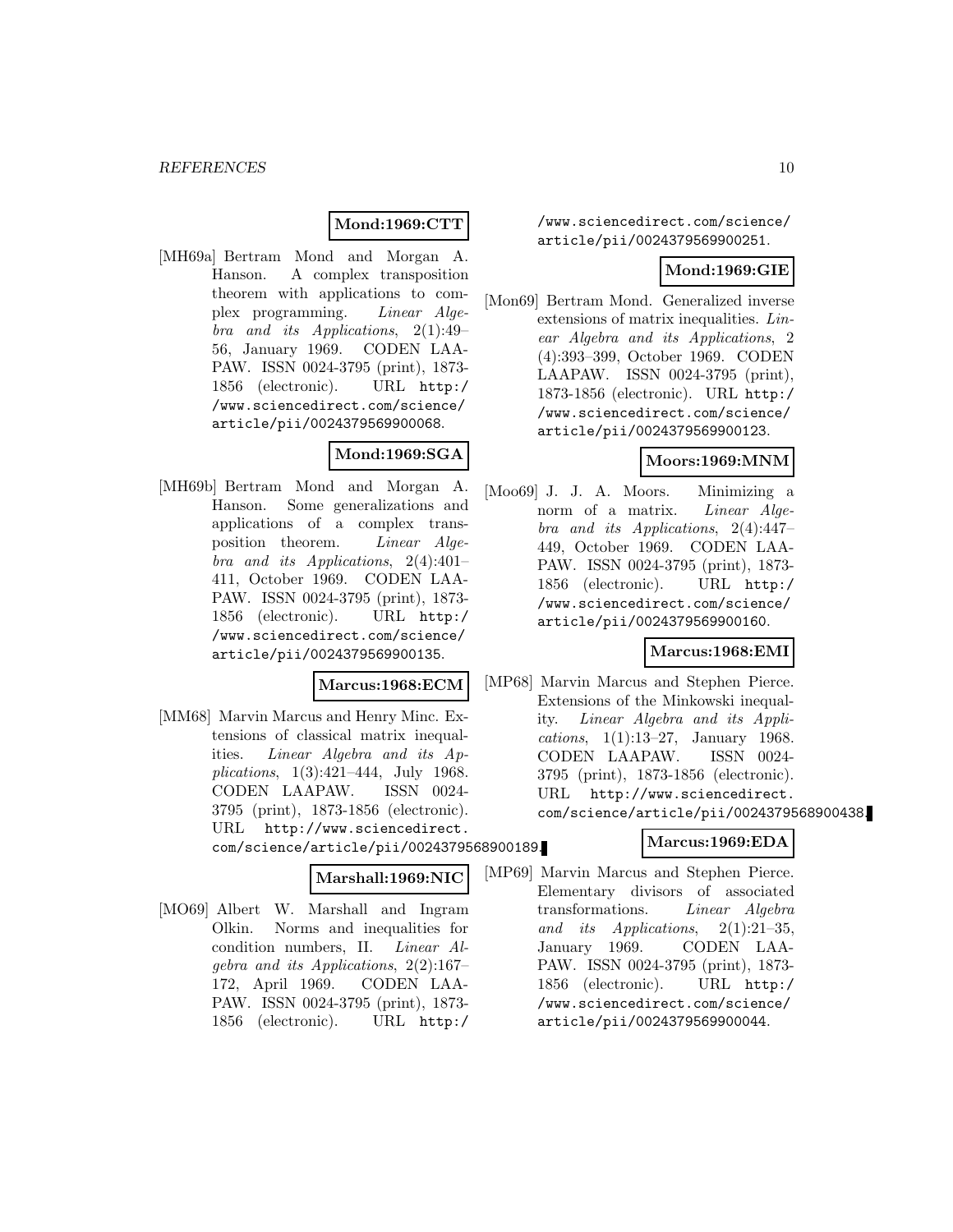# **Menon:1969:SNO**

[MS69] M. V. Menon and Hans Schneider. The spectrum of a nonlinear operator associated with a matrix. Linear Algebra and its Applications, 2 (3):321–334, July 1969. CODEN LAAPAW. ISSN 0024-3795 (print), 1873-1856 (electronic). URL http:/ /www.sciencedirect.com/science/ article/pii/0024379569900342.

# **Newman:1968:IO**

[New68] Morris Newman. An identity of A. Ostrowski. Linear Algebra and its Applications, 1(3):317– 319, July 1968. CODEN LAA-PAW. ISSN 0024-3795 (print), 1873- 1856 (electronic). URL http:/ /www.sciencedirect.com/science/ article/pii/0024379568900104.

## **Pearl:1968:GIM**

[Pea68] Martin H. Pearl. Generalized inverses of matrices with entries taken from an arbitrary field. Linear Algebra and its Applications, 1(4): 571–587, October 1968. CODEN LAAPAW. ISSN 0024-3795 (print), 1873-1856 (electronic). URL http:/ /www.sciencedirect.com/science/ article/pii/0024379568900281.

#### **Ptak:1968:SRN**

[Ptá68] Vlastimil Pták. Spectral radius, norms of iterates, and the critical exponent. Linear Algebra and its Applications, 1(2):245– 260, April 1968. CODEN LAA-PAW. ISSN 0024-3795 (print), 1873- 1856 (electronic). URL http:/ /www.sciencedirect.com/science/ article/pii/0024379568900062.

# **Rado:1968:ESL**

[Rad68] R. Rado. An extension of Sylvester's law of inertia. Linear Algebra and its Applications,  $1(1):29-31$ , January 1968. CODEN LAA-PAW. ISSN 0024-3795 (print), 1873- 1856 (electronic). URL http:/ /www.sciencedirect.com/science/ article/pii/002437956890044X.

# **Rainey:1968:TFR**

[Rai68] John W. Rainey. The tridiagonal forms of real, nonderogatory matrices. Linear Algebra and its Applications, 1 (4):465–469, October 1968. CODEN LAAPAW. ISSN 0024-3795 (print), 1873-1856 (electronic). URL http:/ /www.sciencedirect.com/science/ article/pii/0024379568900207.

# **Robert:1969:BHM**

[Rob69] F. Robert. Blocs-H-matrices et convergence des méthodes iteratives classiques par blocs. (French) [Block Hmatrices and convergence of classical iterative methods by blocks]. Linear Algebra and its Applications, 2 (2):223–265, April 1969. CODEN LAAPAW. ISSN 0024-3795 (print), 1873-1856 (electronic). URL http:/ /www.sciencedirect.com/science/ article/pii/0024379569900299.

#### **Rozsa:1969:PC**

[Róz69] P. Rózsa. On periodic continuants. Linear Algebra and its Applications, 2(2):267–274, April 1969. CODEN LAAPAW. ISSN 0024-3795 (print), 1873-1856 (electronic). URL http:/ /www.sciencedirect.com/science/ article/pii/0024379569900305.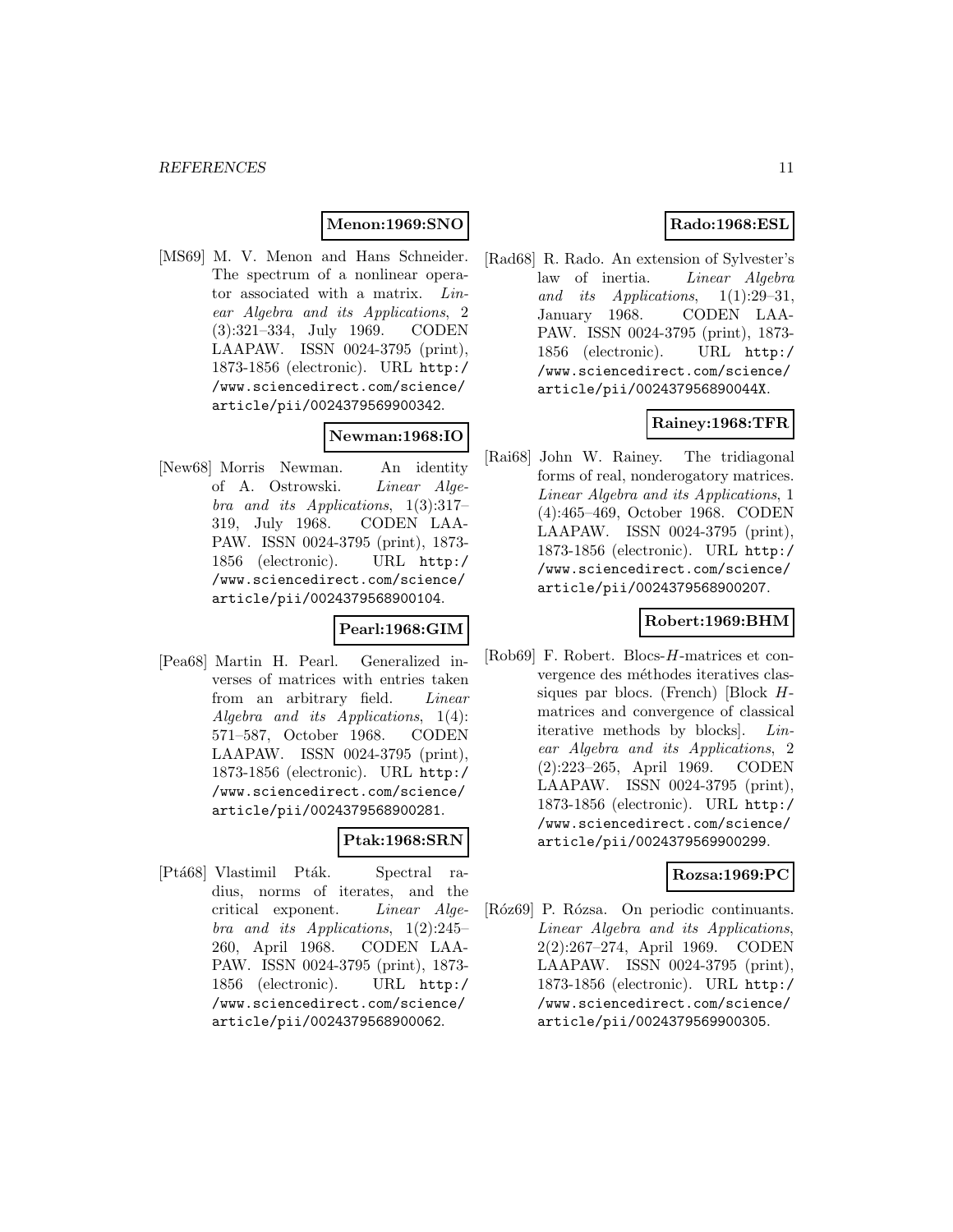**Rutishauser:1968:OAL**

[Rut68] H. Rutishauser. Once again: the least square problem. Linear Algebra and its Applications, 1(4):479– 488, October 1968. CODEN LAA-PAW. ISSN 0024-3795 (print), 1873- 1856 (electronic). URL http:/ /www.sciencedirect.com/science/ article/pii/0024379568900220.

#### **Schwerdtfeger:1968:RGI**

[Sch68] H. Schwerdtfeger. Remarks on the generalized inverse of a matrix. Linear Algebra and its Applications, 1 (3):325–328, July 1968. CODEN LAAPAW. ISSN 0024-3795 (print), 1873-1856 (electronic). URL http:/ /www.sciencedirect.com/science/ article/pii/0024379568900128.

#### **Seidel:1968:SRG**

[Sei68] J. J. Seidel. Strongly regular graphs with  $(-1, 1, 0)$  adjacency matrix having eigenvalue 3. *Linear Alge*ing eigenvalue 3. bra and its Applications, 1(2):281– 298, April 1968. CODEN LAA-PAW. ISSN 0024-3795 (print), 1873- 1856 (electronic). URL http:/ /www.sciencedirect.com/science/ article/pii/0024379568900086.

## **Smith:1969:ASM**

[SM69] R. A. Smith and L. Mirsky. The areal spread of matrices. Linear Algebra and its Applications, 2(2):127– 129, April 1969. CODEN LAA-PAW. ISSN 0024-3795 (print), 1873- 1856 (electronic). URL http:/ /www.sciencedirect.com/science/ article/pii/0024379569900214.

# **Taussky:1968:AGA**

[Tau68a] Olga Taussky. Automorphs and generalized automorphs of quadratic forms treated as characteristic value relations. Linear Algebra and its Applications, 1(3):349– 356, July 1968. CODEN LAA-PAW. ISSN 0024-3795 (print), 1873- 1856 (electronic). URL http:/ /www.sciencedirect.com/science/ article/pii/0024379568900141.

## **Taussky:1968:FAF**

[Tau68b] Olga Taussky. The factorization of the adjugate of a finite matrix. Linear Algebra and its Applications, 1 (1):39–41, January 1968. CODEN LAAPAW. ISSN 0024-3795 (print), 1873-1856 (electronic). URL http:/ /www.sciencedirect.com/science/ article/pii/0024379568900463.

#### **Taussky:1969:GMC**

[Tau69] Olga Taussky. A generalization of matrix commutativity. Linear Algebra and its Applications, 2(3):349– 353, July 1969. CODEN LAA-PAW. ISSN 0024-3795 (print), 1873- 1856 (electronic). URL http:/ /www.sciencedirect.com/science/ article/pii/0024379569900366.

#### **Thompson:1968:MB**

[Tho68] R. C. Thompson. On the matrices AB and BA. Linear Algebra and its Applications, 1(1):43– 58, January 1968. CODEN LAA-PAW. ISSN 0024-3795 (print), 1873- 1856 (electronic). URL http:/ /www.sciencedirect.com/science/ article/pii/0024379568900475.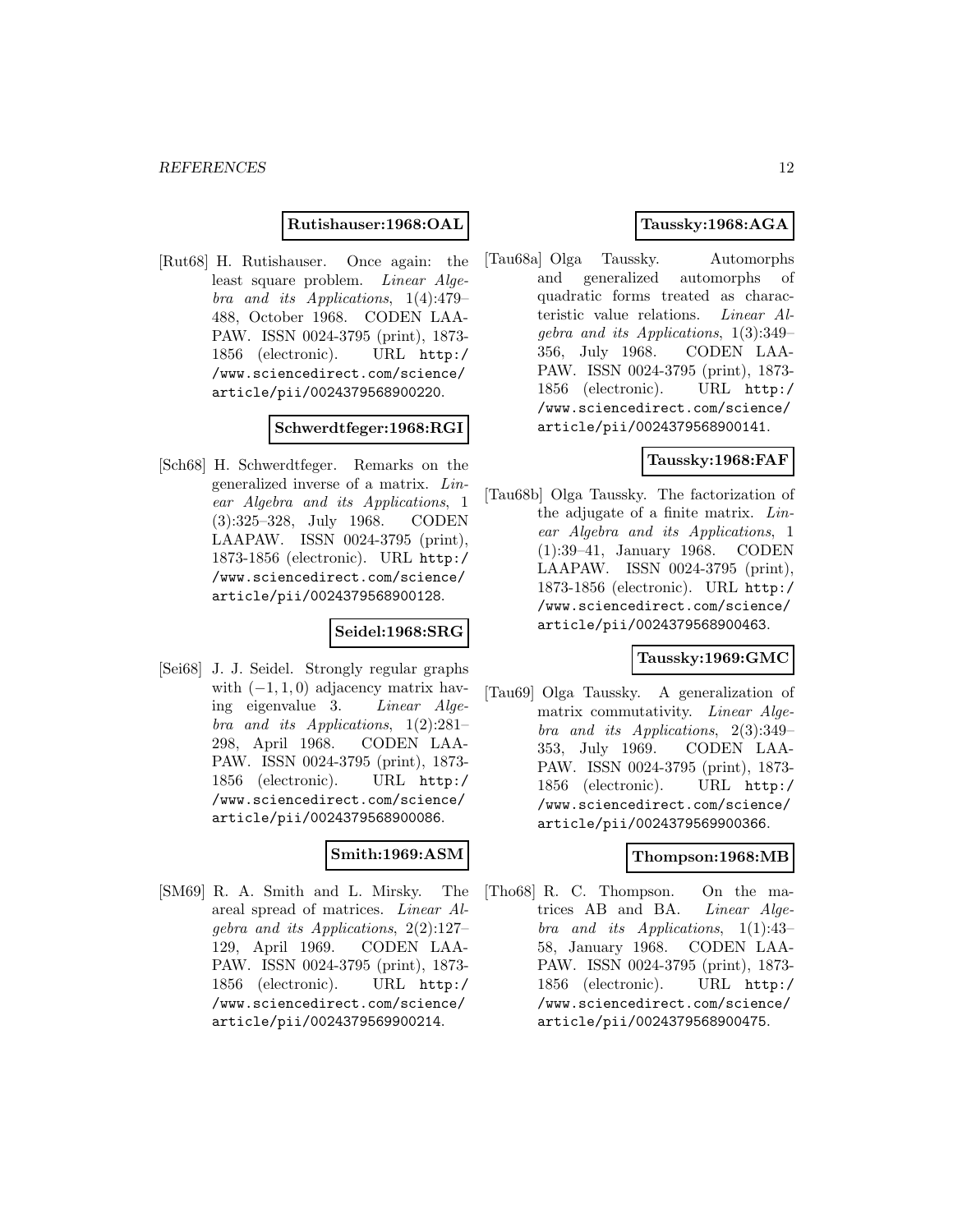# **Thompson:1969:PSI**

[Tho69a] R. C. Thompson. Principal submatrices IV. On the independence of the eigenvalues of different principal submatrices. Linear Algebra and its Applications, 2(3):355– 374, July 1969. CODEN LAA-PAW. ISSN 0024-3795 (print), 1873- 1856 (electronic). URL http:/ /www.sciencedirect.com/science/ article/pii/0024379569900378.

# **Thompson:1969:PSV**

[Tho69b] R. C. Thompson. Principal submatrices VI. Cases of equality in certain linear inequalities. Linear Algebra and its Applications, 2 (3):375–379, July 1969. CODEN LAAPAW. ISSN 0024-3795 (print), 1873-1856 (electronic). URL http:/ /www.sciencedirect.com/science/ article/pii/002437956990038X.

#### **Thompson:1968:PSI**

[TM68] R. C. Thompson and P. McEnteggert. Principal submatrices II: the upper and lower quadratic inequalities. Linear Algebra and its Applications, 1 (2):211–243, April 1968. CODEN LAAPAW. ISSN 0024-3795 (print), 1873-1856 (electronic). URL http:/ /www.sciencedirect.com/science/ article/pii/0024379568900050.

# **Turner:1969:PTP**

[Tur69] R. E. L. Turner. Perturbation with two parameters. *Linear Al*gebra and its Applications,  $2(1):1-$ 11, January 1969. CODEN LAA-PAW. ISSN 0024-3795 (print), 1873- 1856 (electronic). URL http:/ /www.sciencedirect.com/science/ article/pii/0024379569900020.

# **Varga:1968:NPP**

[Var68] Richard S. Varga. Nonnegatively posed problems and completely monotonic functions. Linear Algebra and its Applications, 1(3):329– 347, July 1968. CODEN LAA-PAW. ISSN 0024-3795 (print), 1873- 1856 (electronic). URL http:/ /www.sciencedirect.com/science/ article/pii/002437956890013X.

# **Veinott:1968:EPL**

[Vei68] Arthur F. Veinott, Jr. Extreme points of Leontief substitution systems. Linear Algebra and its Applications, 1 (2):181–194, April 1968. CODEN LAAPAW. ISSN 0024-3795 (print), 1873-1856 (electronic). URL http:/ /www.sciencedirect.com/science/ article/pii/0024379568900025.

# **Wilkinson:1968:ADM**

[Wil68a] J. H. Wilkinson. Almost diagonal matrices with multiple or close eigenvalues. Linear Algebra and its Applications, 1(1):1– 12, January 1968. CODEN LAA-PAW. ISSN 0024-3795 (print), 1873- 1856 (electronic). URL http:/ /www.sciencedirect.com/science/ article/pii/0024379568900426.

# **Wilkinson:1968:GCT**

[Wil68b] J. H. Wilkinson. Global convergence of tridiagonal  $QR$  algorithm with origin shifts. *Linear Alge*bra and its Applications, 1(3):409– 420, July 1968. CODEN LAA-PAW. ISSN 0024-3795 (print), 1873- 1856 (electronic). URL http:/ /www.sciencedirect.com/science/ article/pii/0024379568900177.